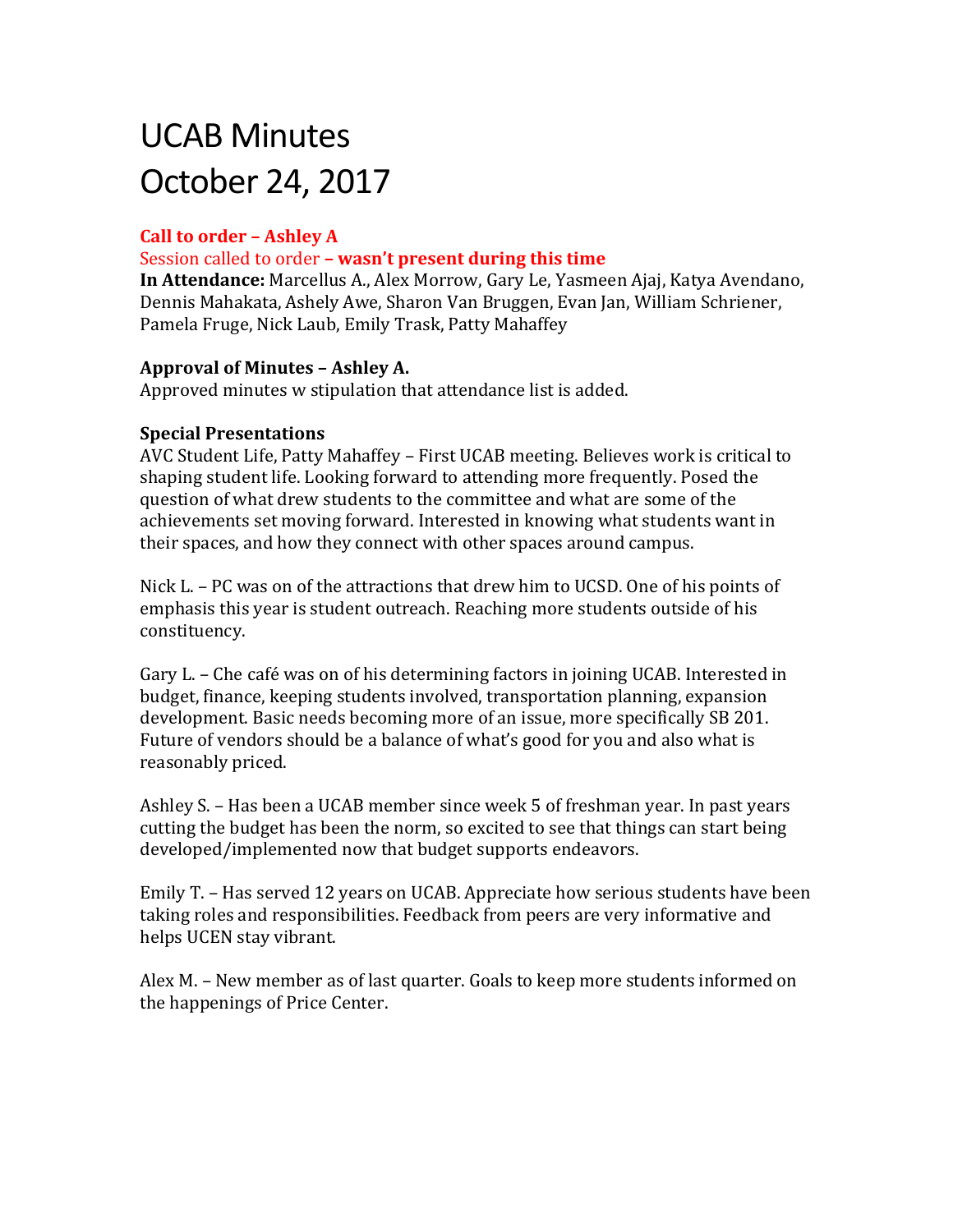### **Chair Report – Ashely A.**

- UCAB Retreat set for 11/18. Attendance is mandatory., and food will be served.
- Outback Space Discussion last year surf shop closed; has been replaced by temporary arcade and gaming lounge. In the coming weeks proposals will be heard for UCAB to decide what permanently will occupy the space. Make sure to talk with your constituents to get ideas.
- Posting Policy ad-hoc committee will be evaluating posting policy which is outdated to determine what should be amended. Committee will plan to review, rewrite, adjust and bring to UCAB meeting for Approval.
- ACUI conference will be in Anaheim. Will be held during finals week of winter quarter. Dennis and Ashley are liking going. Student option for attendance is available.

#### **Vice Chair Report – Dennis M.**

Several Tech Fee Subsidies submitted this week.

#### **Director Report – Sharon VB.**

- Retail updates RFP Committee: 1430 [pizza space] doodle has been sent out for committee. Encouraged UCAB members to sign up if interested in participating.
- Seed + Sprout/Blue Pepper feedback Feel free to gather feedback from constituents and forward to Sharon (email preferred). Shares feedback with vendors right away as most restaurants are good at making adjustments as needed.
- Mystery Shoppers Each quarter we select a number of restaurants and look for shoppers to eat free lunch and fill out questionnaires on food quality, service, value, etc. Online sign up process at mystershopper.ucsd.edu – also have constituents sign up. Open to students, staff, and faculty \*primarily students. UCAB members encouraged to sign up.
- New Amenities Charger stations located by Theatre, Ballroom West, and Bombay Coast. Feedback has been positive. Encouraged members to check with constituents to determine if more are warranted.
- Digital Displays New digital display outside of Sixth College room in efforts to be more sustainable. Also allows updates as they happen in the system. Looking to see if students could arrange a reservation if room is available – directly from the display.
- Campus Transformation Played video clip with additional information at <http://chancellor.ucsd.edu/chancellor-khosla/letters/>
	- o 5 major projects include
		- **Innovation and Design Center**
		- **Trion Pavilion**
		- **Torrey Pines Living and Learning community**
		- Green roof and proposed parking structure
		- **Interdisciplinary Engineering building**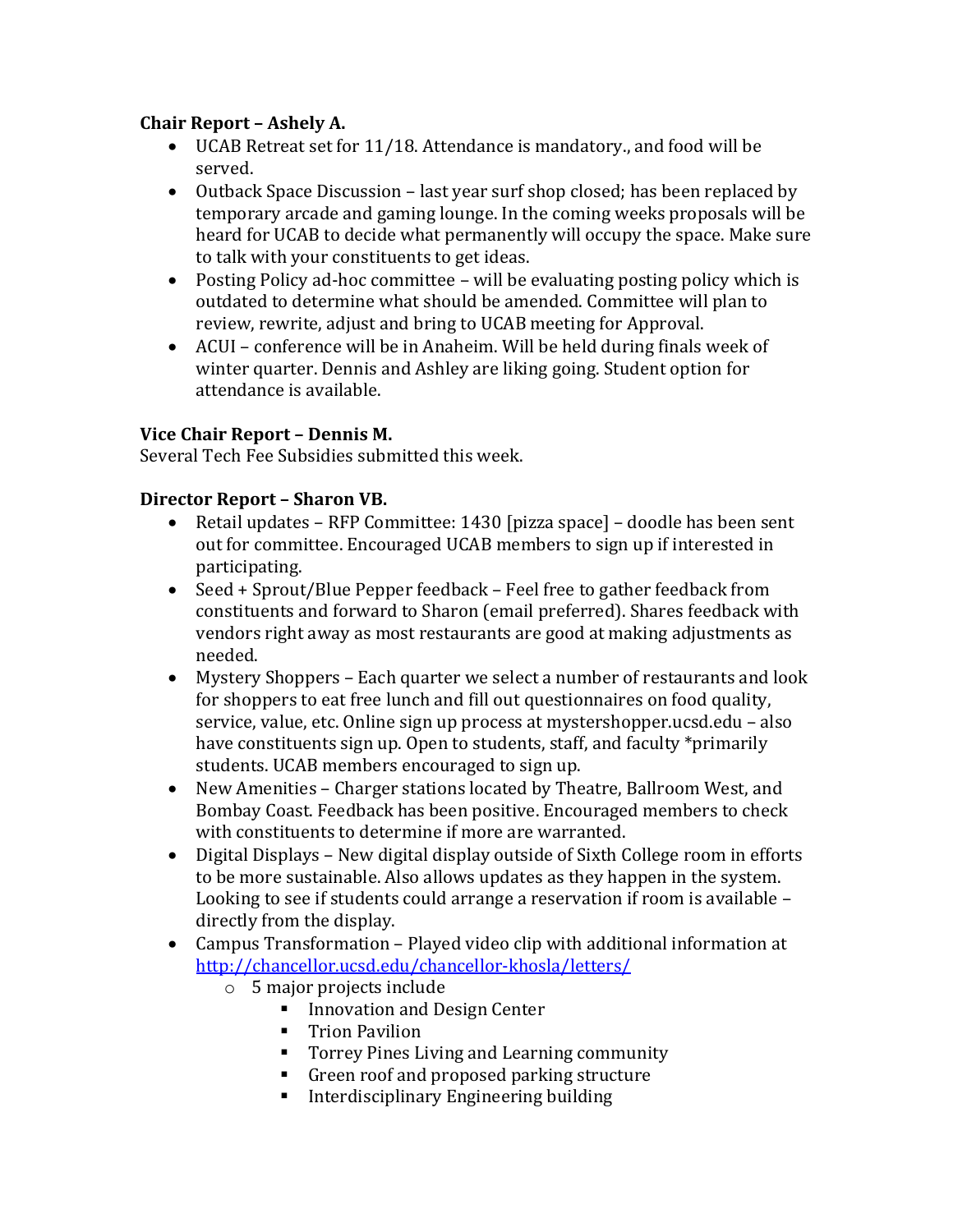- o Nick L. Timeline inquiry: The goal is for this project to be completed in 5 years
- o Alex M Triton Pavilion Inquiry: Is it part of UCEN? No, it is a general campus project.
- o Will S. Is there going to be a way to increase housing? Campus plans to add at least 5,000 beds. Goal is to keep student housing on campus and below market rates.
- o Evan J. Natural Science Building will be completed over winter quarter. TP Learning Facility will be started next – hopefully before end of Winter quarter, to be completed in 2.5 years. Voight Parking Structure slated to start at the beginning of January. Housing on east campus – MN East in design contrition. South part is also going to be redeveloped. 16,000 – 18,000 bed target. Triton Pavilion under construction. Design Project Proposal scheduled for end of January, should have design by end of June. Construction to begin end of fall quarter 2018. Evan believes 5 years is aggressive, but feasible.
- Sharon recommends Robert Clausen should come to a UCAB session and make a presentation and also here about student request/needs.

# **New Business – Dennis M.**

3 new tech fee subsidies

- 1. Graduate Panel: Germain Society
	- a. Event is November 2 6-8 pm PCE Ballroom, Promotes Alumni engagements, open to all students, free, educational event, they need five of the criteria, also using own funding. Requested \$100. Recommended to fund for \$60. Motion to approve for \$60 with stipulation of business office processing in time.
- 2. Human Harvest Lecture
	- a. Promotes alumni relations, reached out to student community, open to all, sought funding from AS, Free, educational, meet 7 criteria. Requesting \$162.50. Recommended to be funded in full. No objections. Fully funded for \$162.50
- 3. Standup UCSD loft Comedy on Campus
	- a. Sought funding for AS, reach 5 of criteria. Requesting \$112.50. Recommendation to fund for full amount. No objections. Fully funded for \$112.50.

# **Old Business**

None

# **Member reports**

Nick L. – Asked Constituents about outback space – They would like it to be 24/7 and prefer the aesthetic of actual lounge, furniture and pool table.

Alex M. – Permanent bigger arcade space, convenience store, dry cleaning/rental or for sale clothes store, roller skating rink, day care, napping pods, community garden on roof.